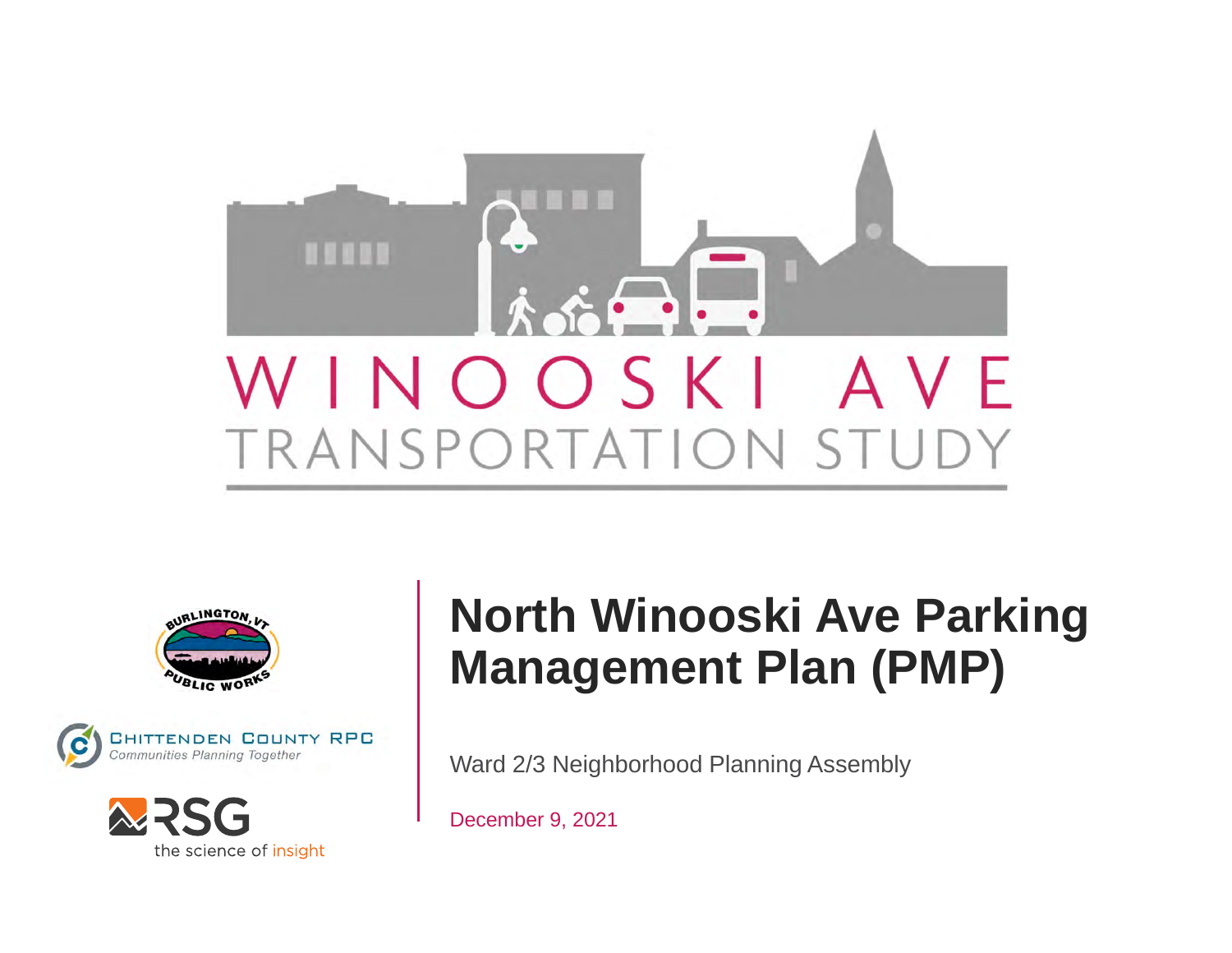## **Today's Goals**

### **1. Introductions**

- **1. Project Team**
- **2. Project Initiation**
- **3. City Council-Stakeholder Committee**
- **4. Parking Management Overview**
- **2. North Winooski Avenue Parking: data + experiences**
- **3. Management options: presentation & discussion**
- **4. Next Steps**
- **5. Discussion**

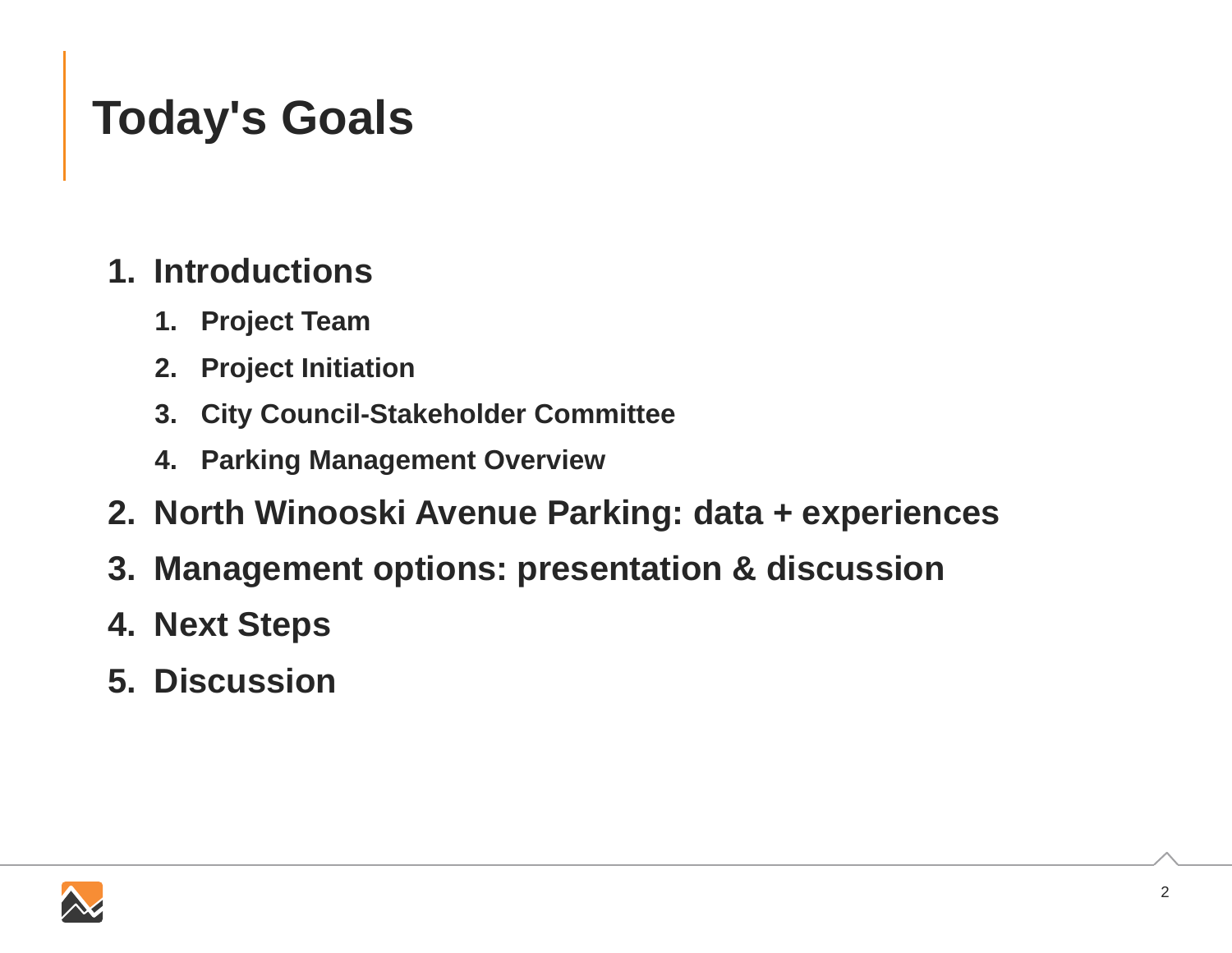## **Project Team**



City of Burlington

 $\bullet$ Nicole Losch

### **CCRPC**

- •Bryan Davis
- •Chris Dubin
- •Sai Sarepalli

### **RSG**

- $\bullet$ Jonathan Slason
- •Aaron Lee
- $\bullet$ Justin Culp

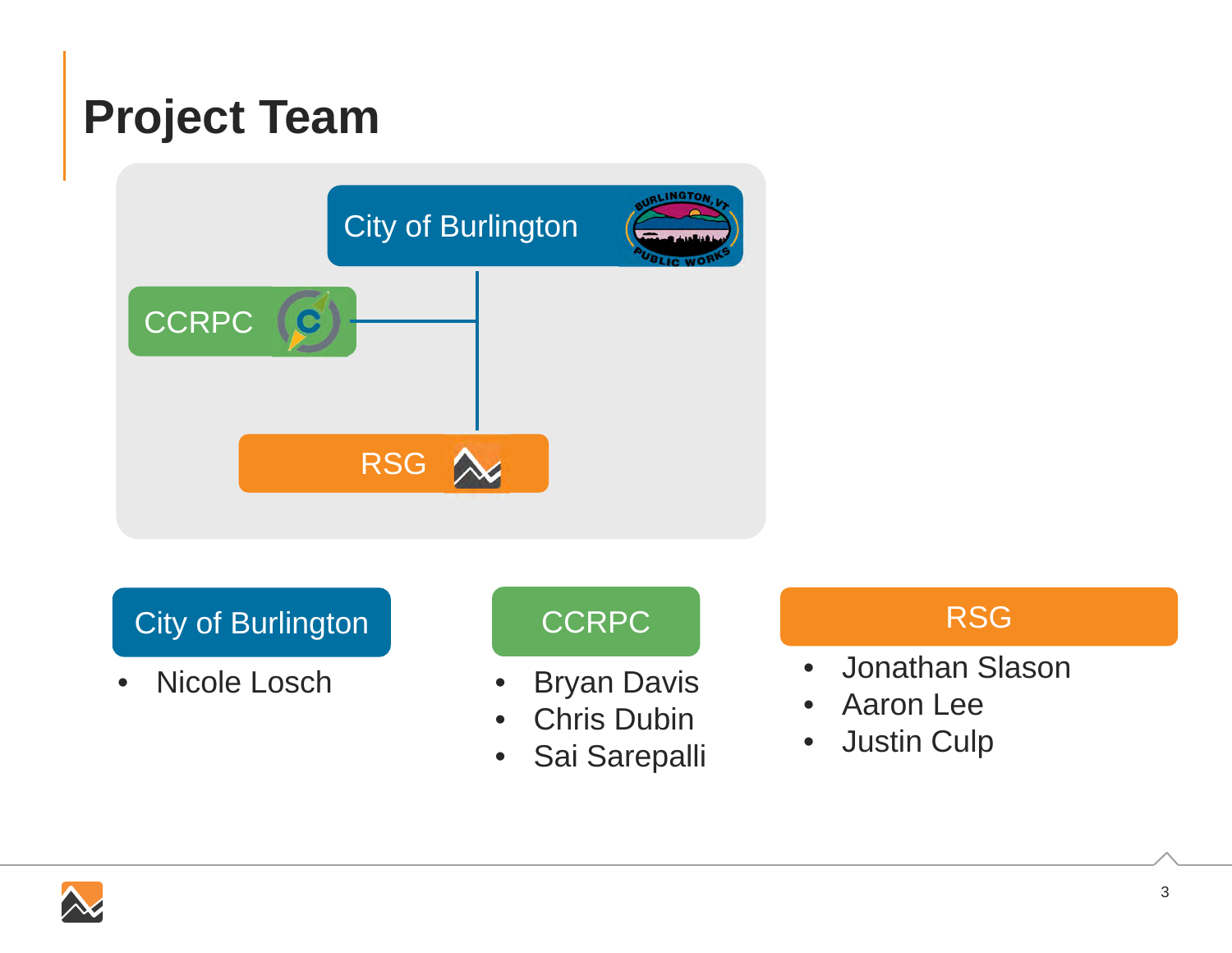# **Context: Council Directives**

- •Winooski Avenue Study (created and evaluated 13 corridor options)
- •Zoning changes have removed parking minimums along corridor
- •Preferred option was accepted by the City Council
- • Install bike lanes in each direction and remove east side parking except from North St. to Union St. (see below)



### **Bike lane / parking lane concepts**



Click here to learn more about the Winooski Avenue Corridor Study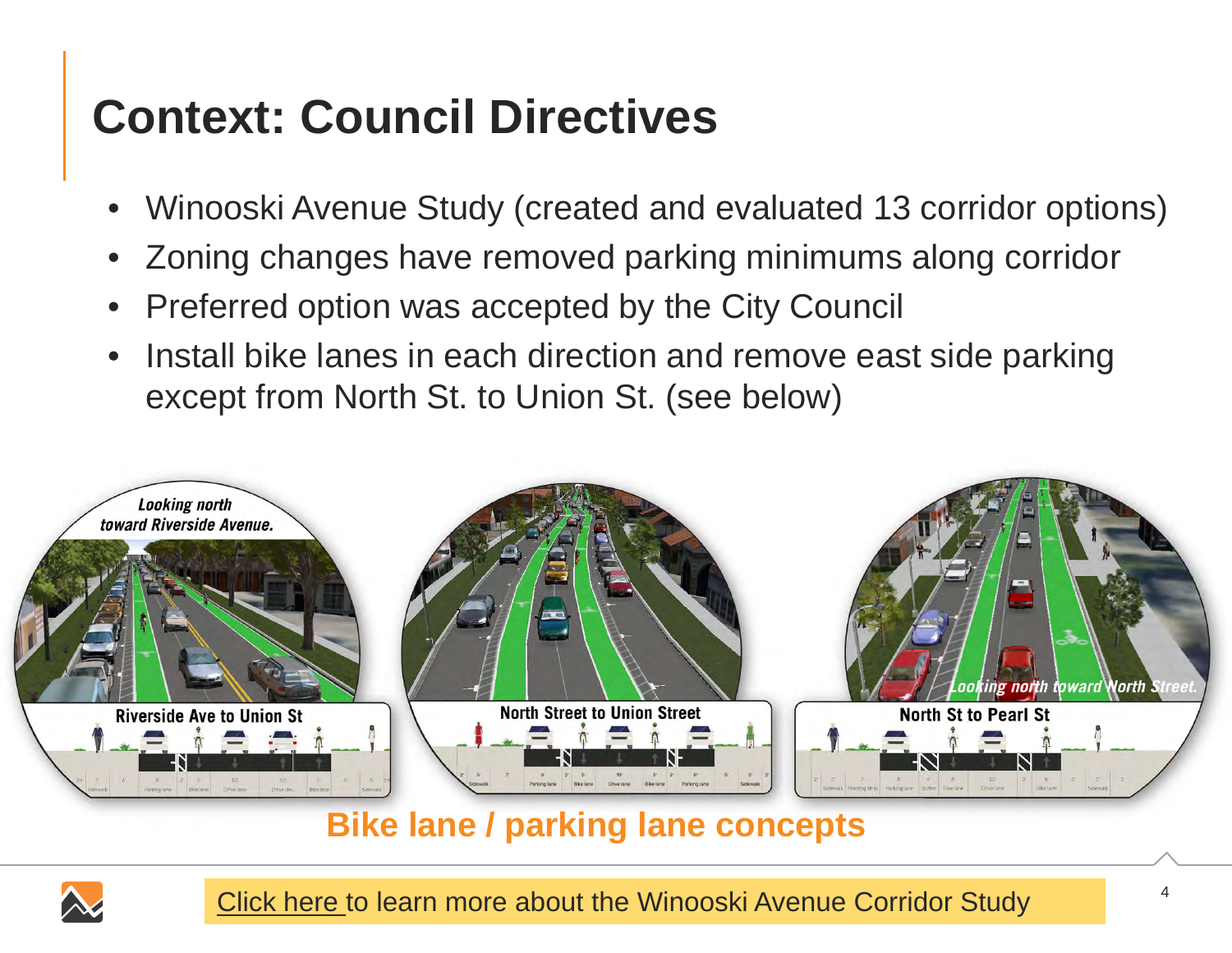## **Why a Parking Management Plan?**

**City Council directed the Department of Public Works to:**

- **1. Install on-road bike lanes in both directions** along Winooski Avenue between Pearl Street and Riverside Avenue
- **2. Remove parking** on the east side between Pearl St to North St and Union St / Decatur St to Riverside Ave
- **3. Complete a Parking Management Plan** (PMP) prior to bike lane installation in order **to identify practical strategies for balancing supply and demand** with the goal of providing essential vehicle parking needs

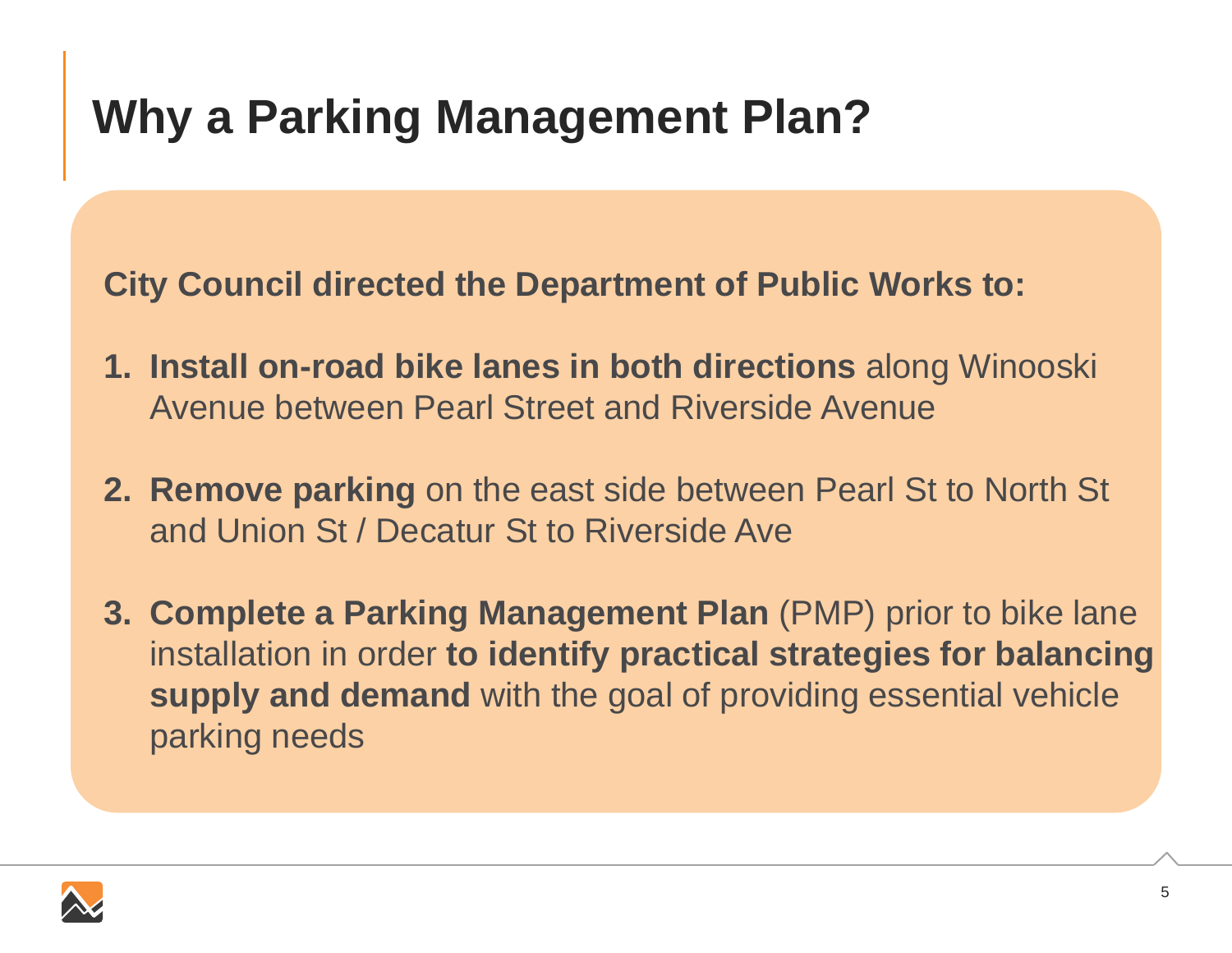## **City Council-Stakeholder Committee Oversight**

Seven Members as directed by City Council:

City Council TEUC:

- Mark Barlow
- Jack Hanson
- Jane Stromberg

Community members:

- Charles Sizemore
- Kelly Duggan
- Kirsten Merriman Shapiro
- Maxwell Horovitz

**Committee will approve the PMP after this NPA meeting, then present to City Council prior to PMP approval by the Public Works Commission**

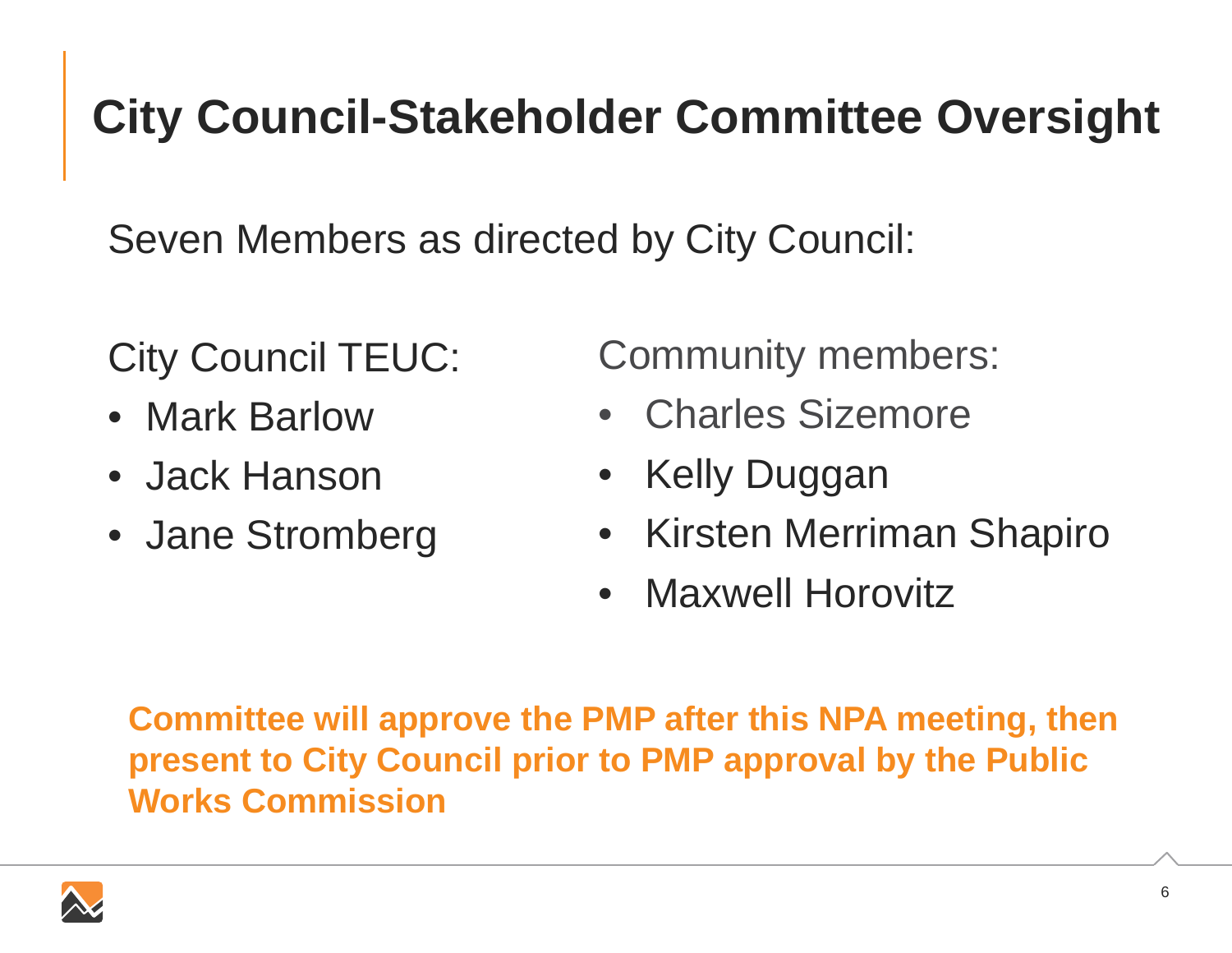## **Parking Management Plan Overview**

**How to identify practical strategies for balancing parking supply and demand, with a goal of meeting essential parking needs?**

- -Convene the Committee
- - Develop a parking model
	- Understand the source of parking demand
	- -Compare parking demand to parking supply
	- Using nationally accepted methodology and adjustments to local pre-COVID conditions
- - Engage the community to better understand parking needs and interests in management strategies
	- Committee meeting public forums
	- -Web-based survey
	- -NPA meeting
- -Identify management strategies that influence parking demand

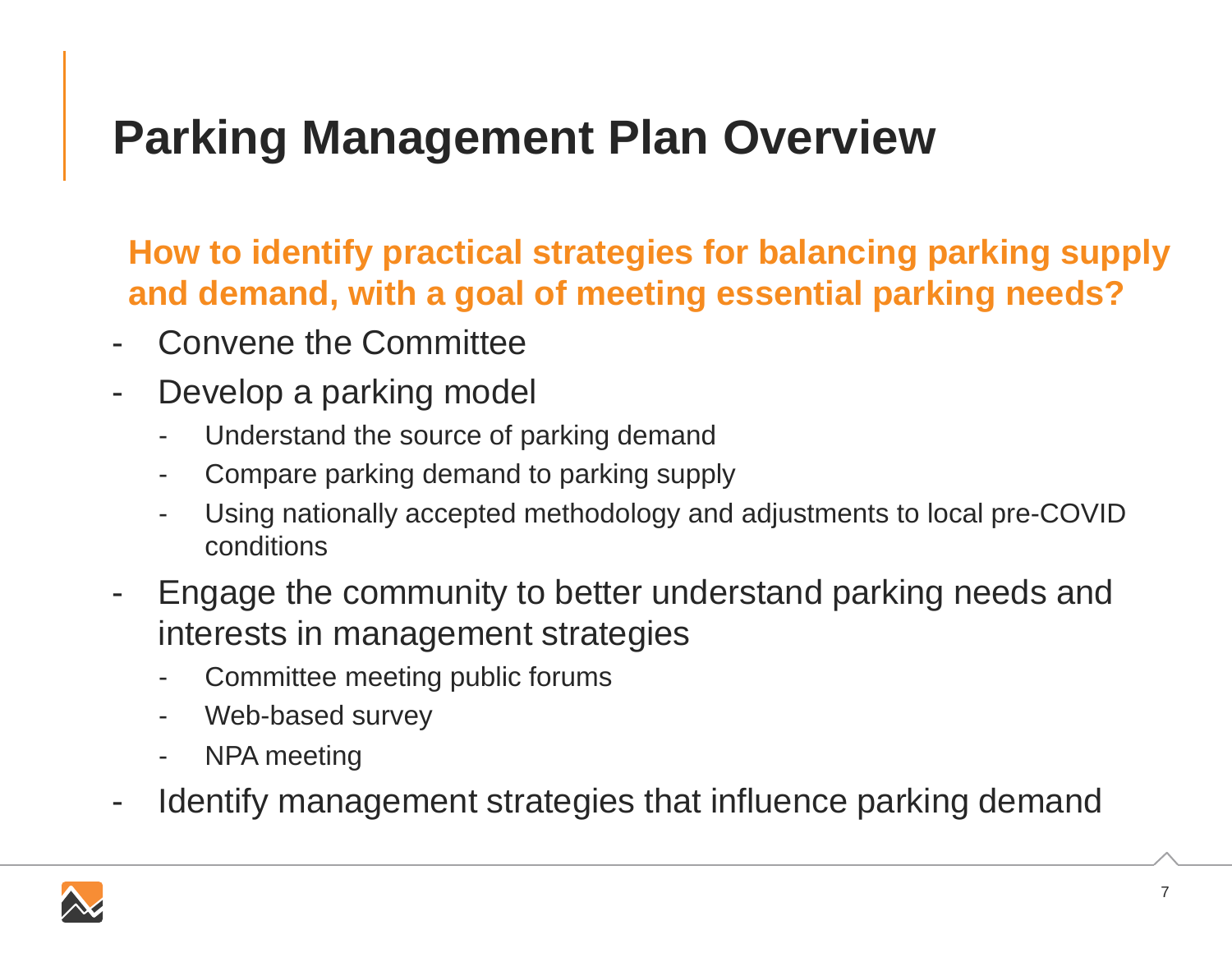# **Why did we use a Parking Model?**

### On-street supply

- •Number of spaces by block
- •Existing parking restrictions

Off-street supply

• Field observations + desktop review of supply

### **Map-based (GIS) model**

- • **Estimates demand by land use and assigns where that demand occurs across the possible parking spaces**
- •**Informed with pre-COVID parking counts**
- • **Assists with comparing demand to supply**



Nationally recognized standard is the Urban Land Institute (ULI) Shared Parking methodology.

Includes parking generation rates for different land uses and sensitivity for that demand hour by hour, month by month.

Click here to see the presentation that included more information on the model and its initial results.

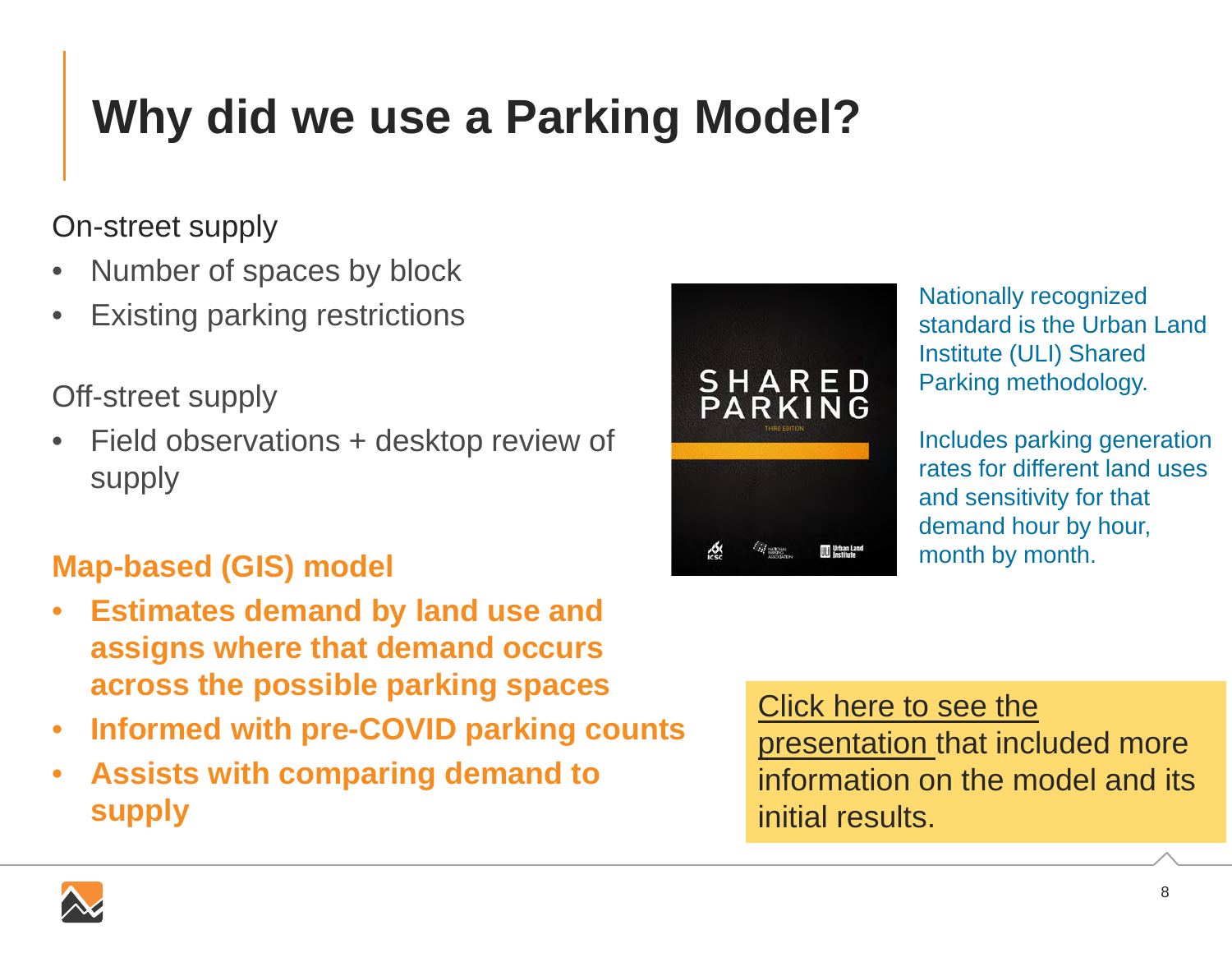# **Existing Parking**

- •All parking spaces: 1,679
- • On-street: 379 (238 along North Winooski, 141 on side streets)
- •Off-street spaces: 1,300

Strategy is to improve use of total supply:

• Significant off-street supply creates opportunities to improve sharing and utilization.





*Source: RSG using Google Earth background image*

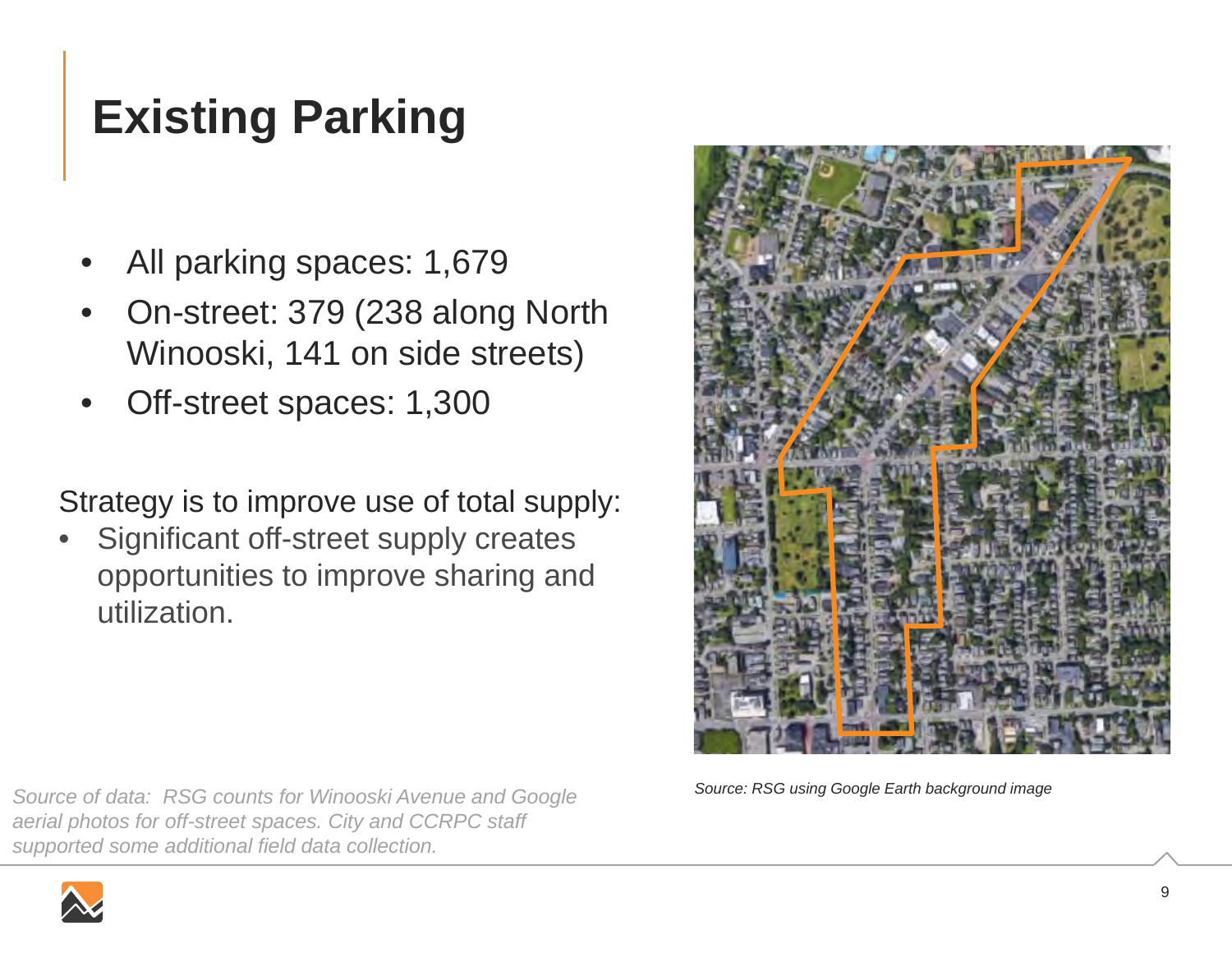## **Public Survey**

**Goal**: Understand travel behaviors, parking needs and experiences, and travel / parking preferences

**Dates**: August 11th through September 8th

**Distribution:** email, direct mail to all study area addresses, FPF, lawn signs, postcards hand-delivered to businesses and gathering places, flyers

**Special outreach:** AALV translation services, direct outreach to communities **Response**: 766 total (29 through AALV)

Survey representation

- $\bullet$ Most respondents were visitors, followed by residents, then employees, property owners, and business owners
- $\bullet$ Residential responses were given more weight to more closely match census data representation

Click here to see the presentation to the steering committee with the summary of the survey.

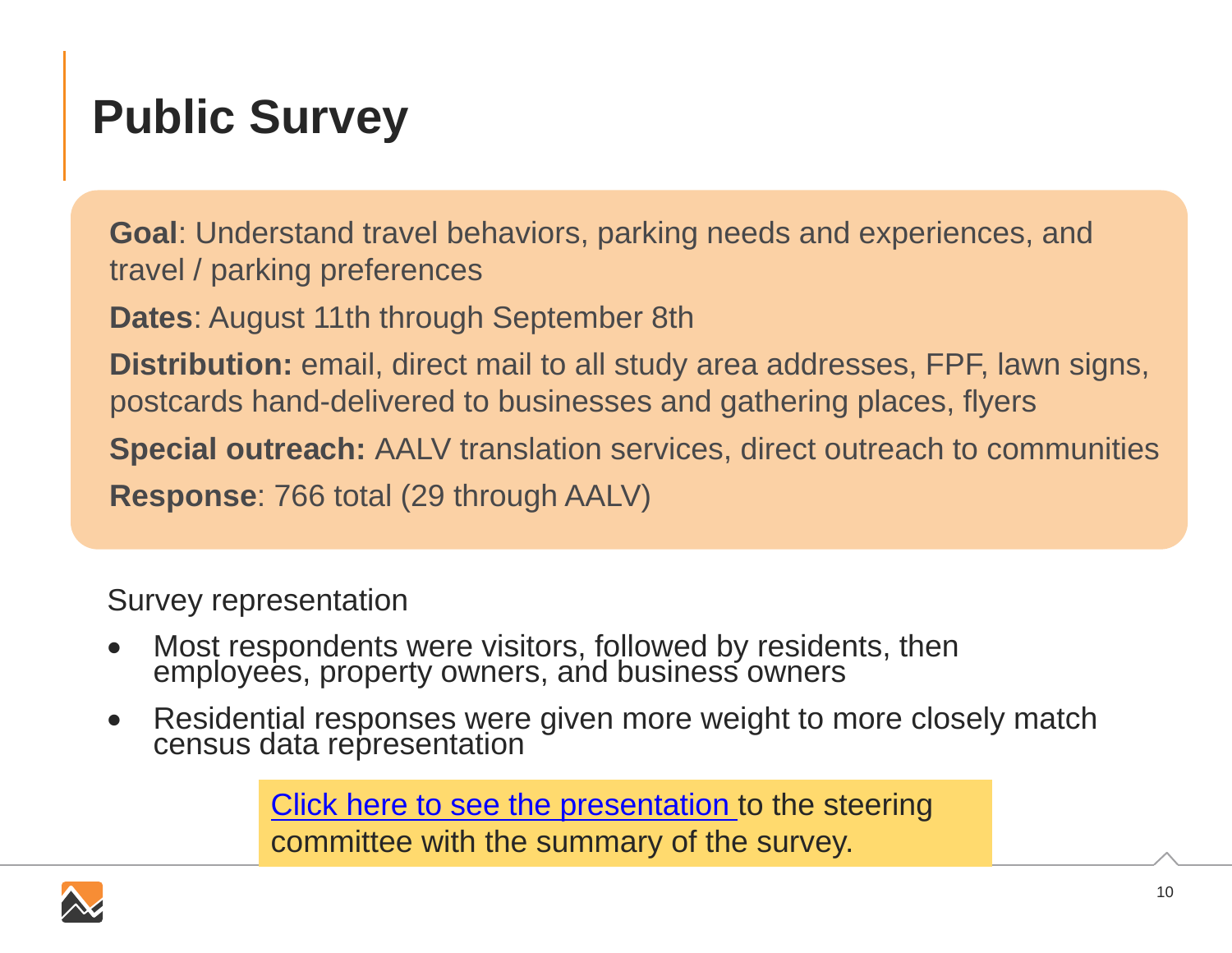## **Public Survey: Preferences**

- • **Residents** would park in a dedicated off-street space within 1 block, are not opposed to residential parking permits, and do not want to pay for dedicated parking
- **Employees** would park in a dedicated off-street space within 1 block, do not want to pay for dedicated parking, and are not motivated by employer-paid alternatives to parking
- **Visitors** (majority food / shopping) would not be impacted or may visit *more* if off-street parking or short-term (30-minute) spaces were available, would not be impacted or would visit *less* if parking meters, remote lots were used, or 1 hr / 2 hr parking were applied; and would bike more if it were safer

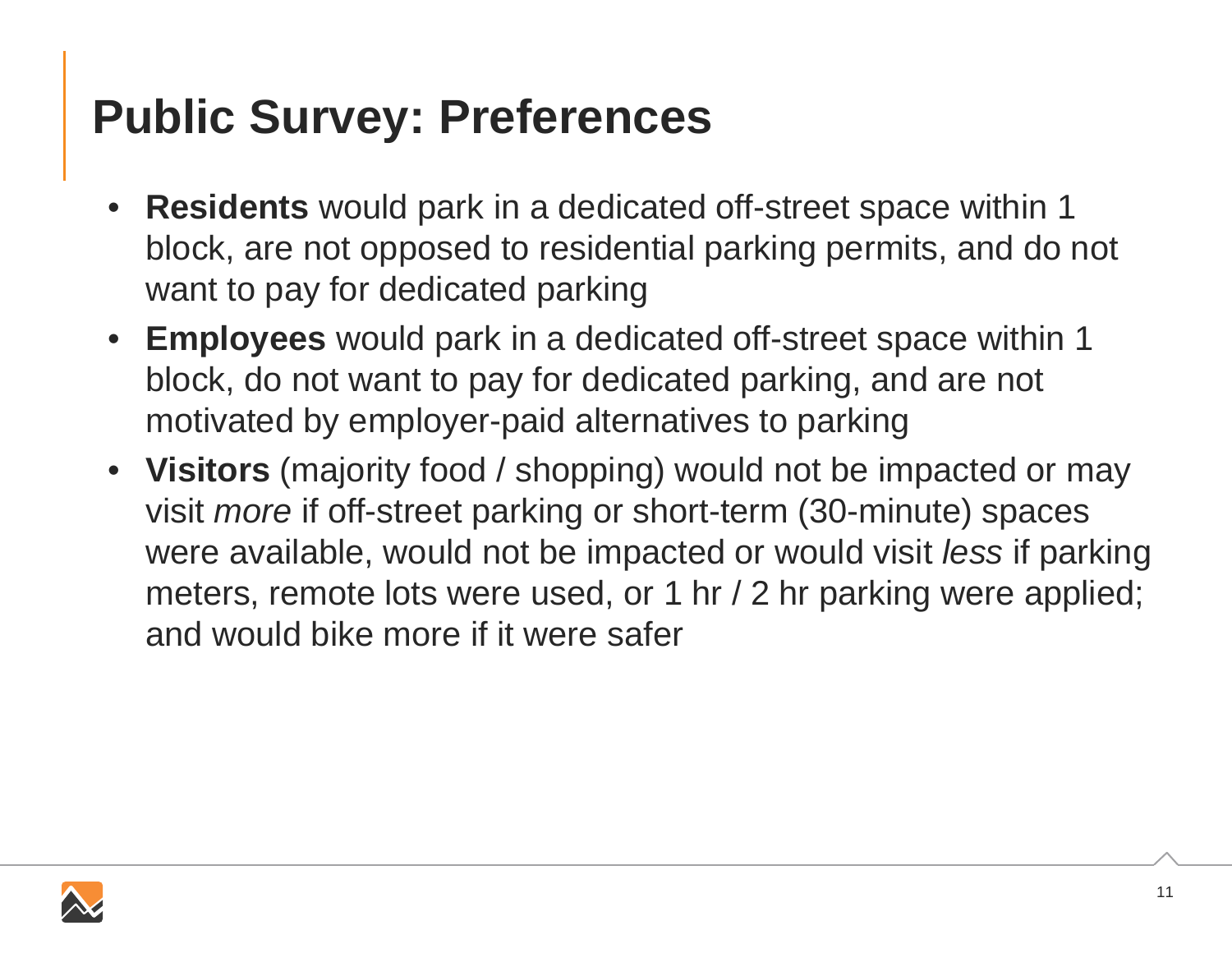## **Public Survey: Preferences, cont.**

- $\bullet$  **Business owners** agree it would be difficult to attract or retain employees if parking was more difficult, are not interested in sharing their off-street parking, are split regarding additional metered spaces / time-limited spaces or remote parking lots, and agree that very short-term parking would benefit all users.
- $\bullet$  **Commercial / residential property owners** agree that it would be more difficult to rent or lease property if they charged for parking, and they are not interested in sharing their off-street parking.

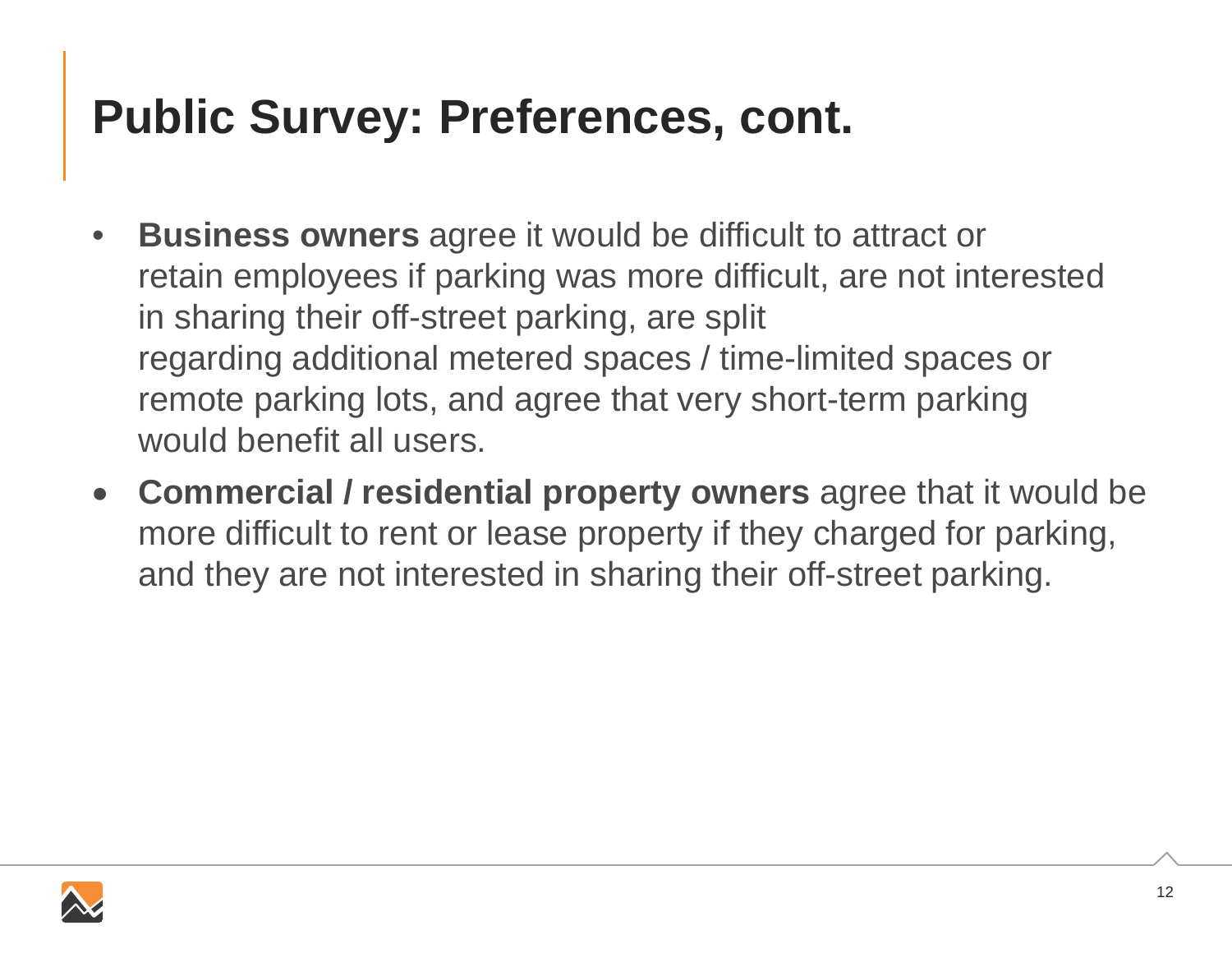## **Other Public & Committee Feedback**

- Residential on-street parking between Grant St and North St is already very difficult
- Community Health Center employee parking is an important public service that Winooski Avenue & Riverside and other adjacent streets provide
- Tension between balancing parking for residents vs employees/visitors, particularly in blocks closer to Pearl Street.

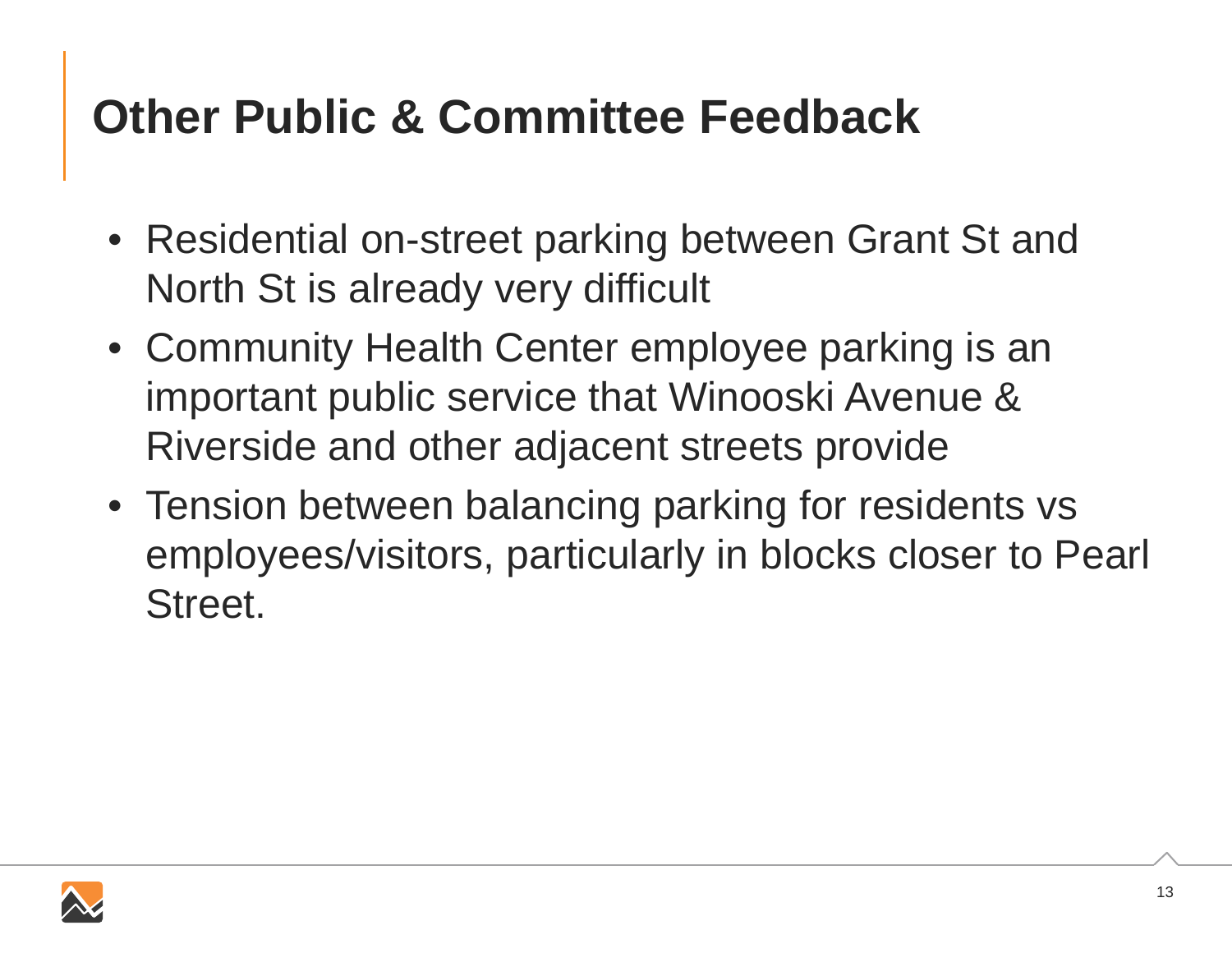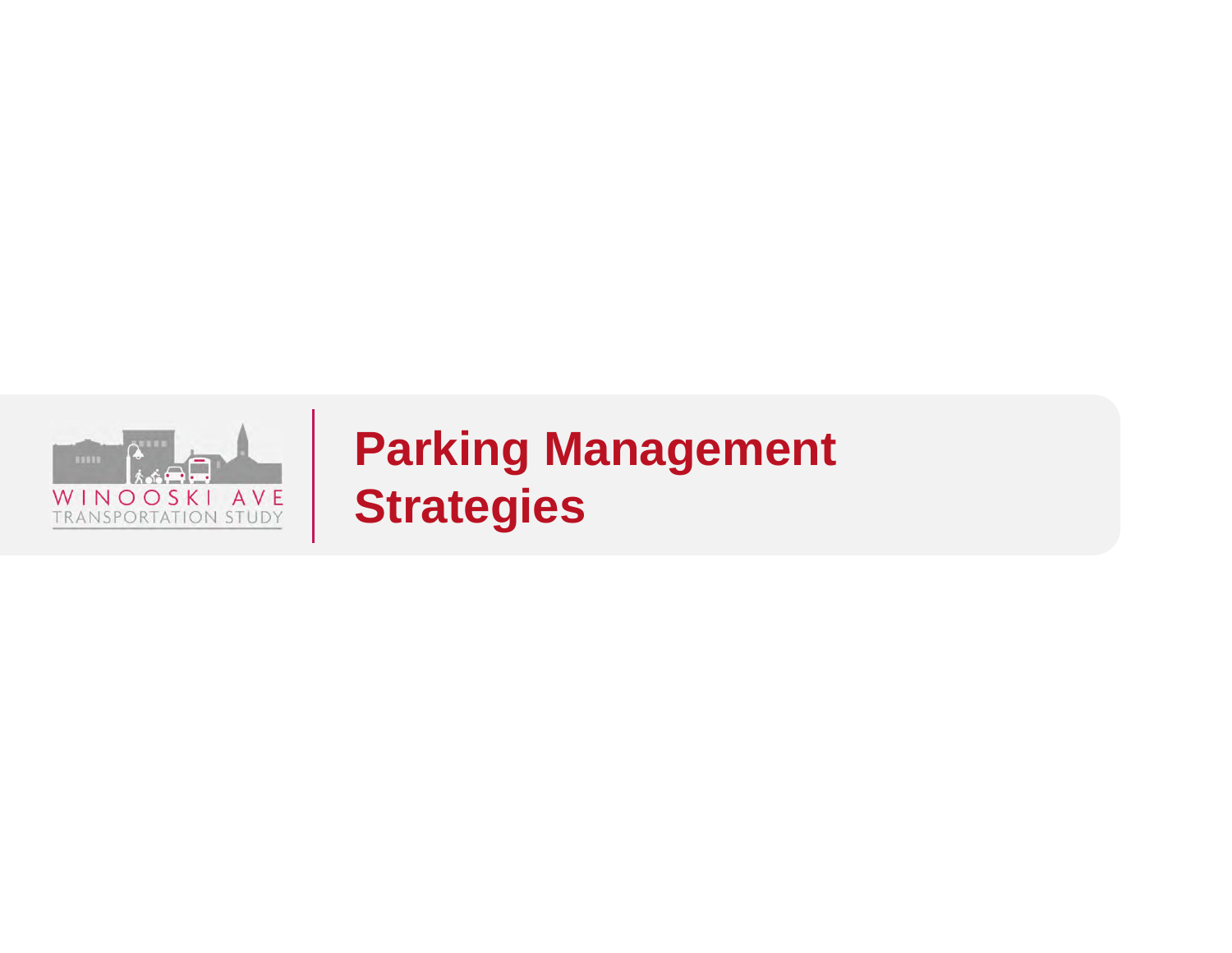### **Management Strategies**

*Easier*

*Typical sequence*

Typical sequence

- •Improve definition of parking spaces
- $\bullet$  Designate more short-term drop off/ loading spaces
- Time limits
- •Paid parking
- $\bullet$ Residential parking permits (RPP)
- New off-street capacity
- Remote lots
- Mode shifts

*Harder*

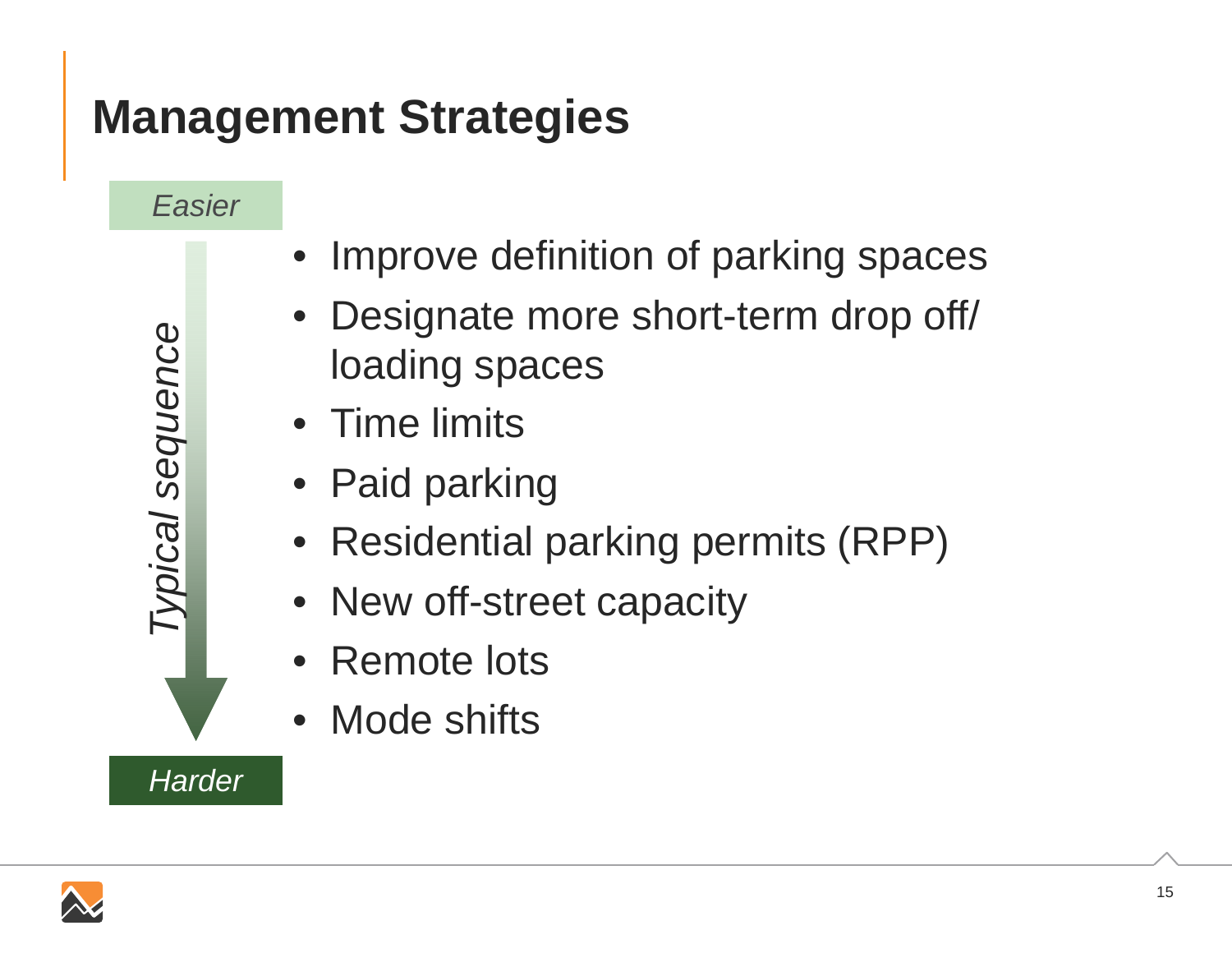## **Moving Towards Parking Management**

- • Removing on-street spaces will increase parking occupancy and competition for remaining spaces
- Specific segments are affected more than others
- Without any changes to behaviors or changes in management strategies: 50% of the affected vehicles can find other on-street parking within 600 ft from destination
- Developing PMP Strategies
	- Block by block approach
	- Assign priority for essential parking needs of specific user groups at different times of day (Residents, Visitors, Employees, Businesses)
- Next: evaluate impacts of PMP strategies with specific attention to equity and fair impacts

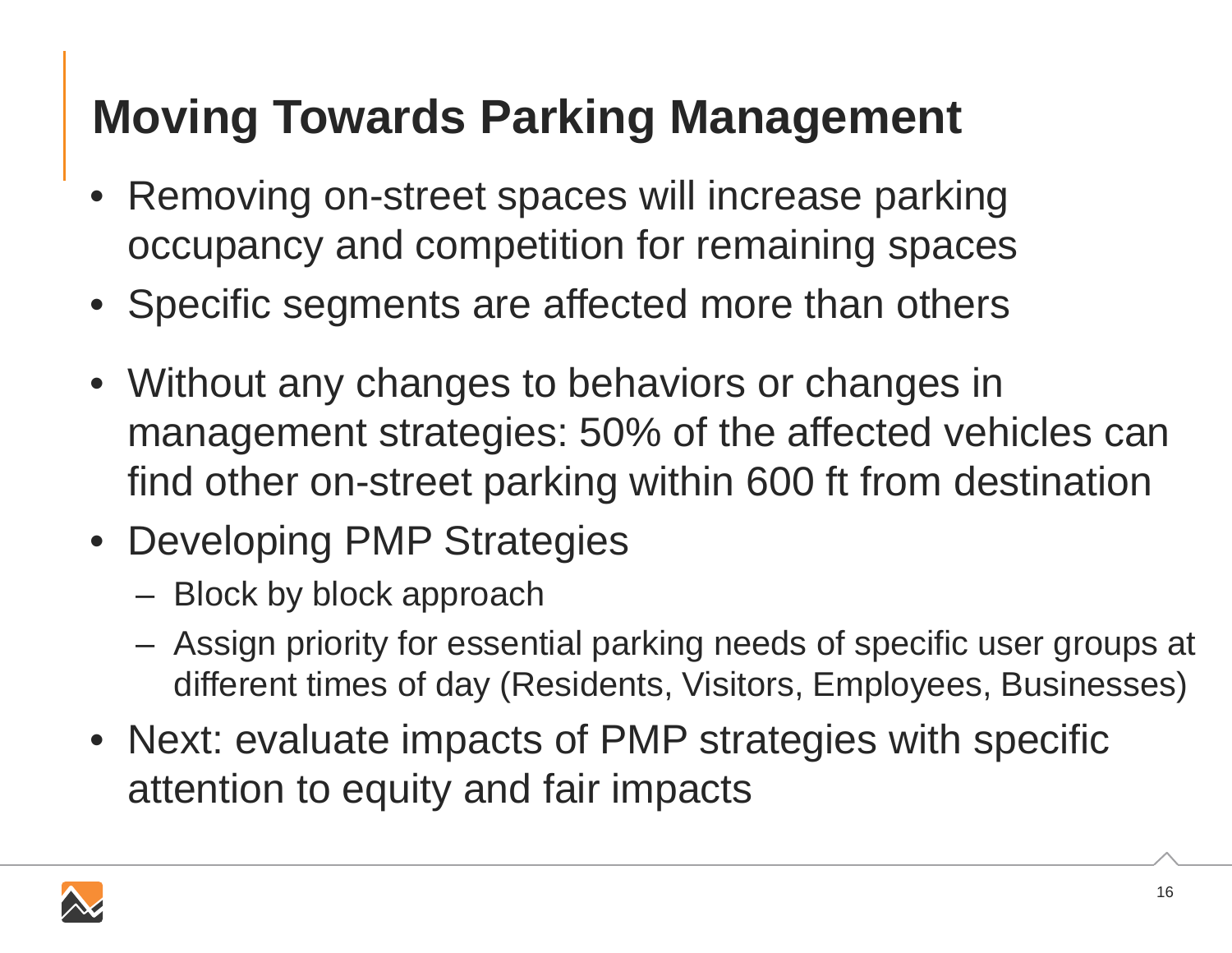## **Riverside Ave to Archibald Street**



#### **Conditions**

- • 22 spaces on east side would be removed
- •Actual observed occupancy: 70%
- • Parking model average occupancy without PMP: 64% now / 72% future
- • Riverside remains in very high demand with low turnover if unmanaged

### **Proposed Management**

### **Daytime**:

• time limited parking (2hr or longer time limits) with some loading spaces.

### **Evening**:

• unmanaged (maintain existing configuration).

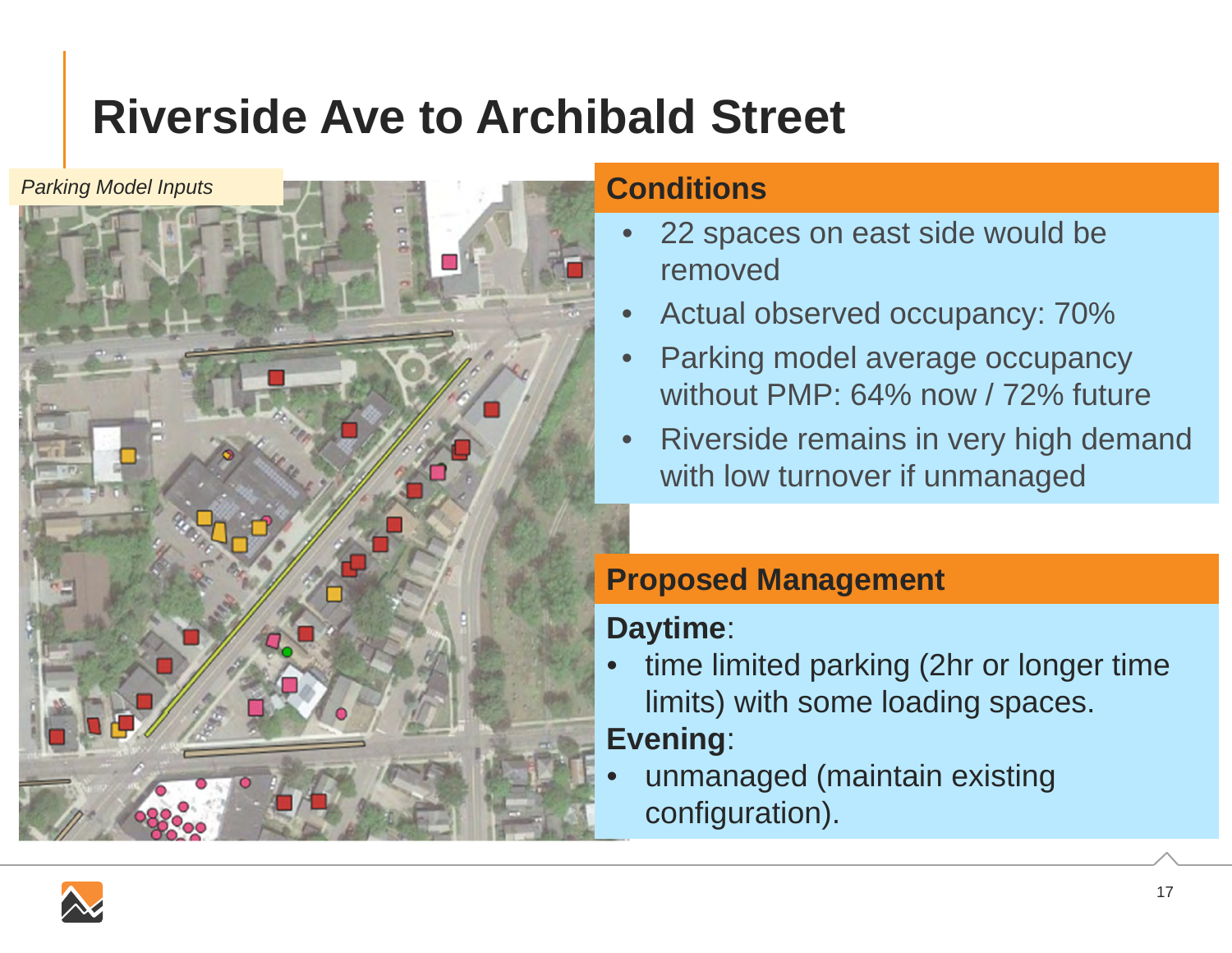# **Archibald to Union/Decatur**



#### **Conditions**

- • 18 spaces on east side would be removed
- •Actual observed occupancy: 77%
- • Parking model average occupancy: 100% now / 100% future
- •Largest off-street supply
- • On-street heavily occupied weekday evenings

### **Proposed Management**

### **Daytime**:

- • time limited parking (~2hr limits) with some loading zones (~15min limits) **Evening**:
- • unmanaged (maintain existing configuration)

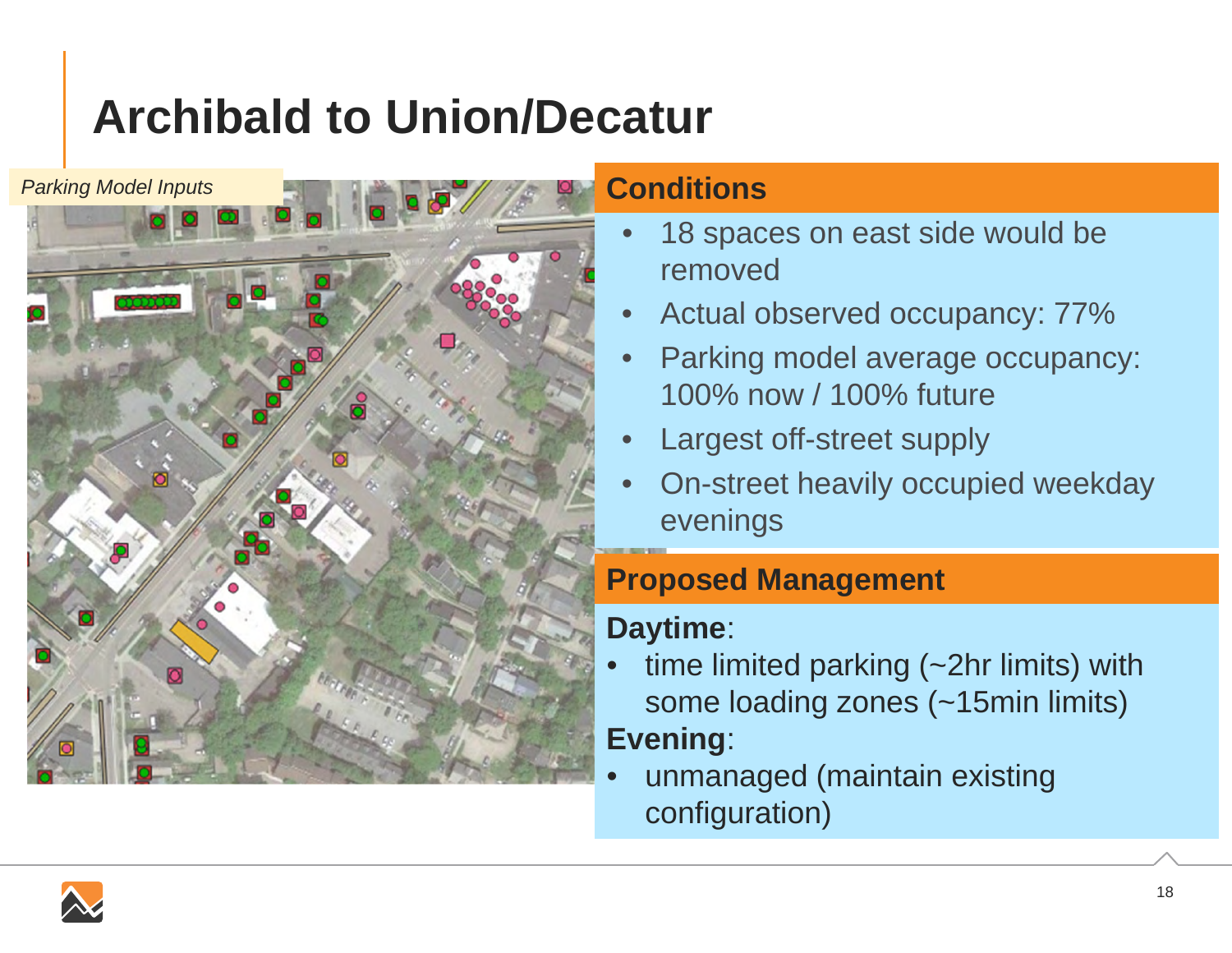## **Union/Decatur to North Street**



#### **Conditions**

- •Retain parking on both sides
- $\bullet$ Actual observed occupancy: 64%
- $\bullet$  Parking model average occupancy: 55% now / 60% future

### **Proposed Management**

### **All times:**

• unmanaged (maintain existing configuration)

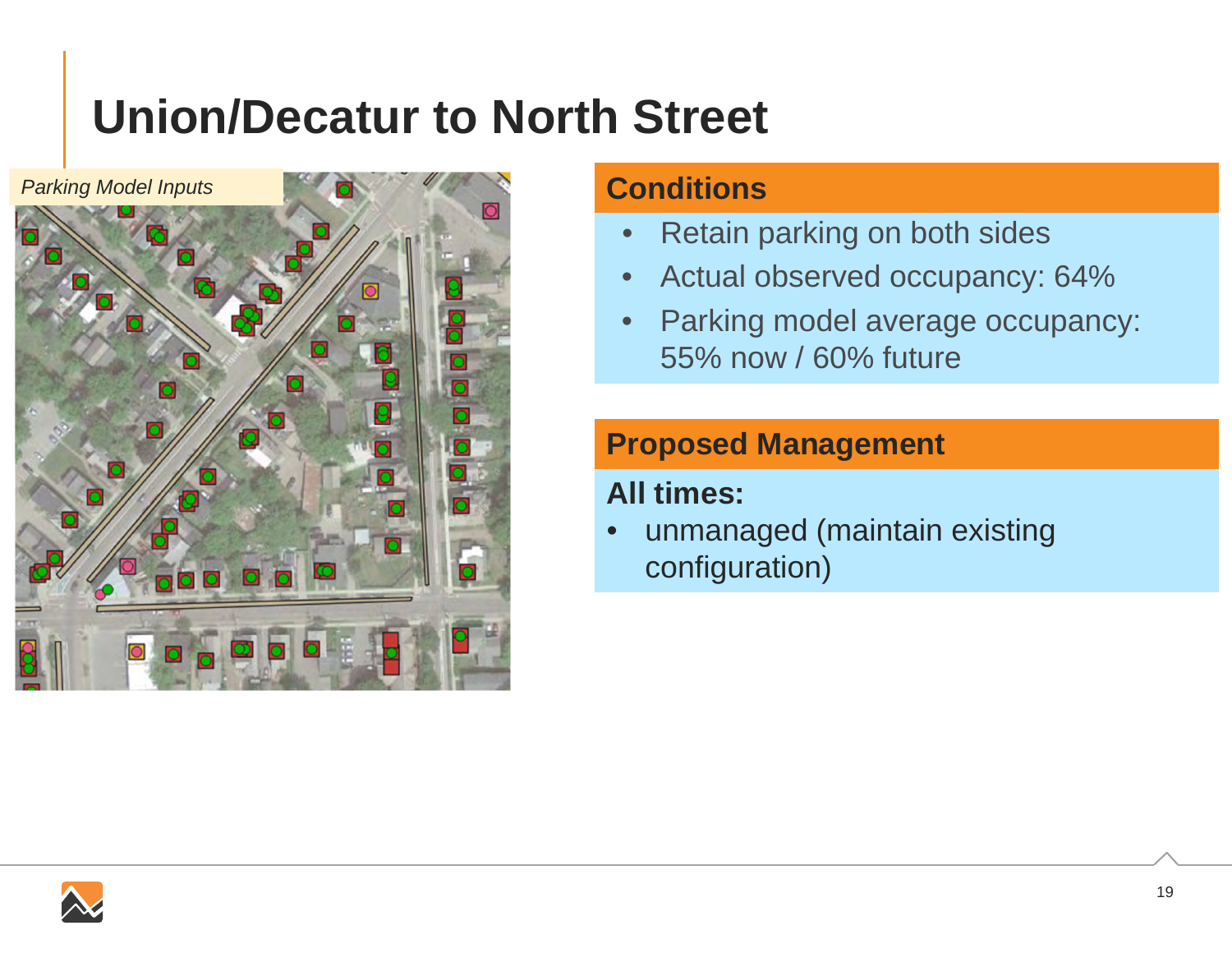## **North Street to Grant Street**



### **Conditions**

- •Densest residential block
- • 29 spaces on east side would be removed (31 on west side to remain)
- • Observed on-street parking occupancy: 84%.
- • Parking model average occupancy at 80% now, 100% with no management and 80% in the future with management.

### **Proposed Management**

### **Daytime**:

- • Mix of Brown (9hr) and Blue (3hr) meters **Evening**:
- • Consider Residential Parking Permits – time to start TBD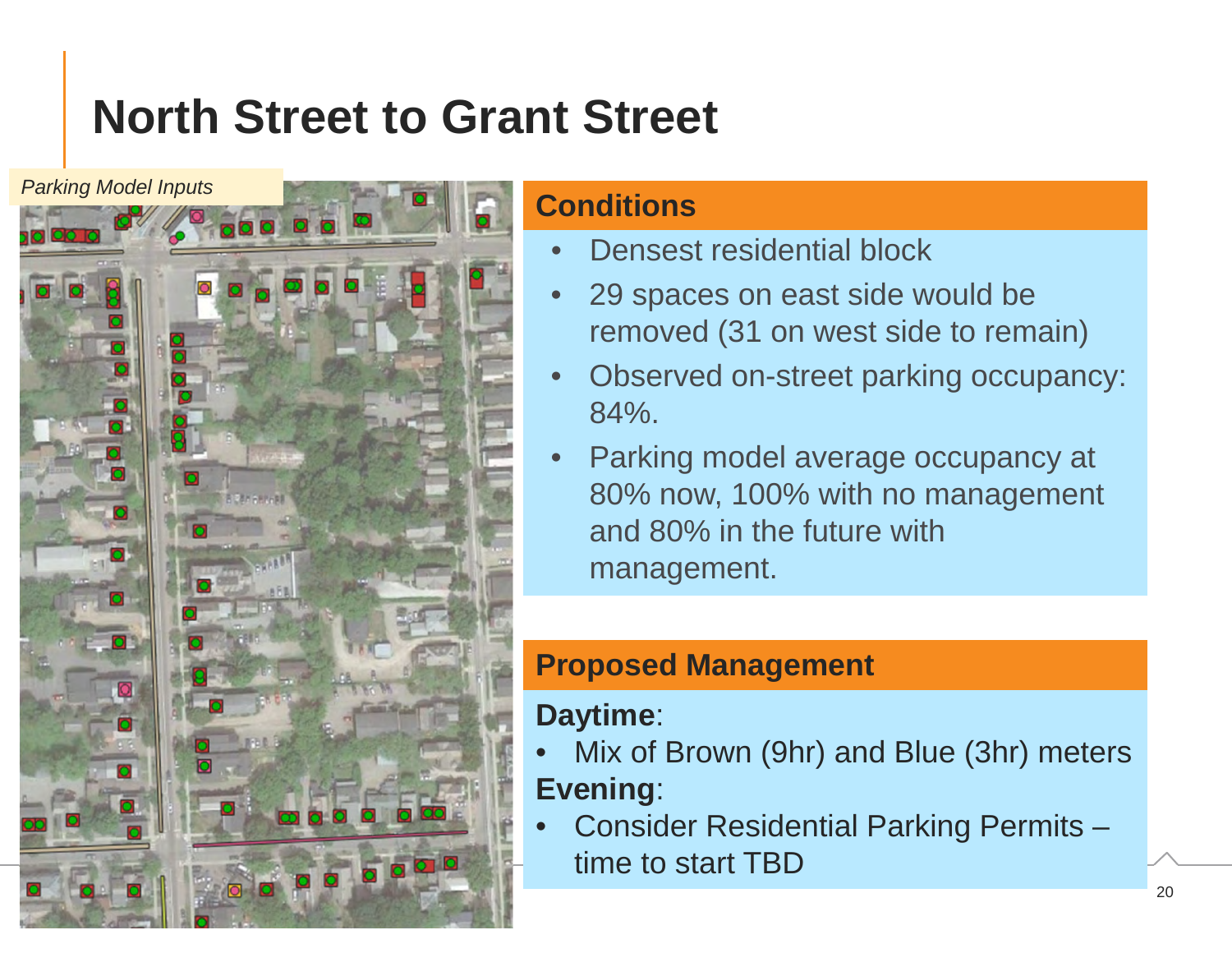### **Grant Street to Pearl Street**

*Parking Model Inputs*



#### **Conditions**

- • 13 spaces on east side would be removed (14 on west side to remain)
- •Short-term (Blue) and long-term (Brown) meters
- • Dense residential block with lowest off-street spaces per unit
- •Observed on-street parking occupancy: 88%.
- • Parking model average occupancy at 100% now and 100% in future.

### **Proposed Management**

### **Daytime**:

- • Retain mix of Brown (9hr) and Blue (3hr) meters. New loading zone south end of block, west side **Evening**:
- • Consider Residential Parking Permits – time to start TBD

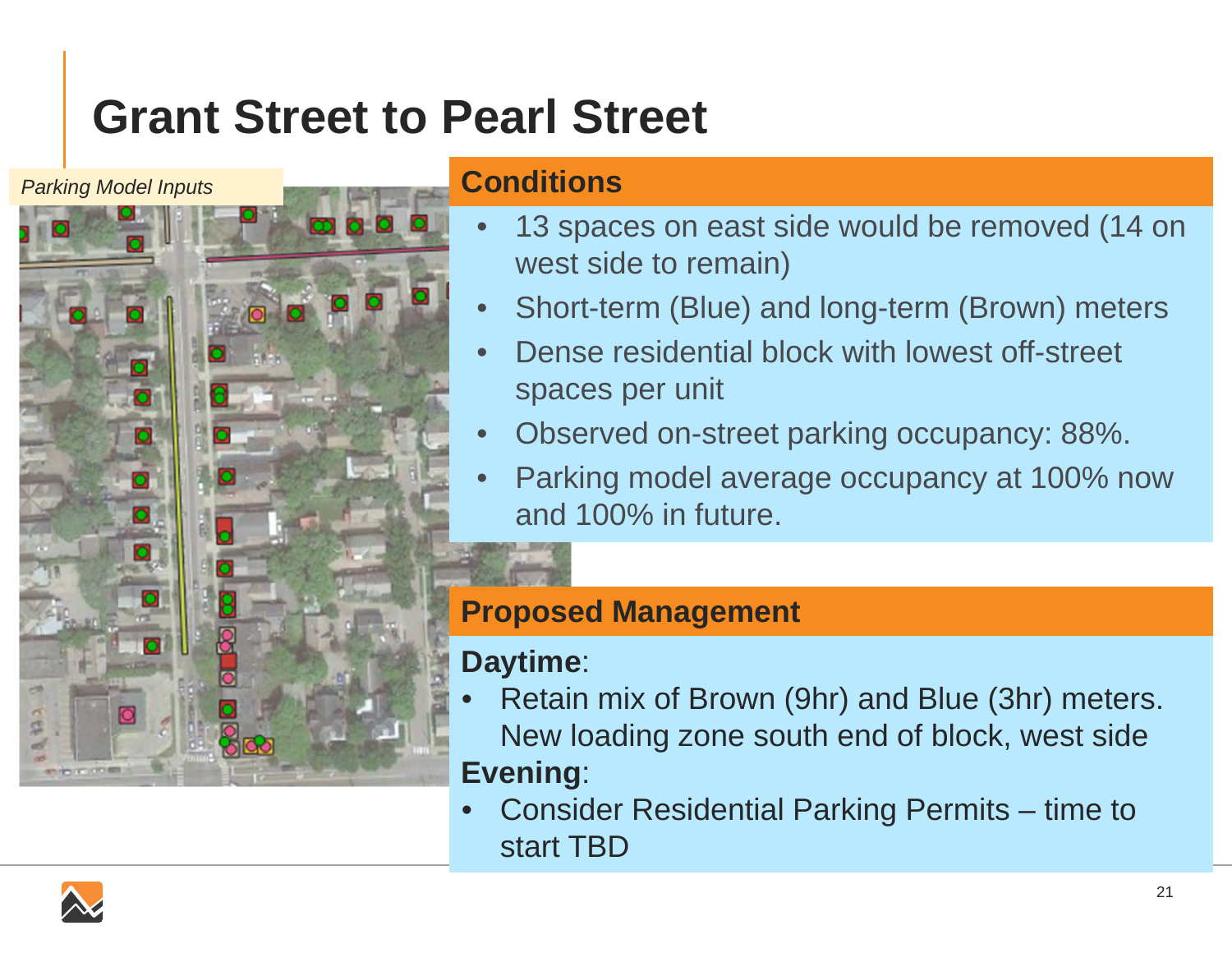## **Schedule & Next Steps**

| <b>Complete Parking Management Plan</b>           |                |
|---------------------------------------------------|----------------|
| NPA Meeting                                       | <b>Tonight</b> |
| Committee Meeting to approve PMP                  | January 2022   |
| <b>City Council &amp; Public Works Commission</b> | February 2022  |

| <b>Prepare for 2022 Paving</b>                                                                  |                     |
|-------------------------------------------------------------------------------------------------|---------------------|
| Stantec hired to identify opportunities to<br>build pockets of parking in place of<br>greenbelt | Nov 2021 - Jan 2022 |
| <b>VTrans paving</b>                                                                            | Summer 2022         |